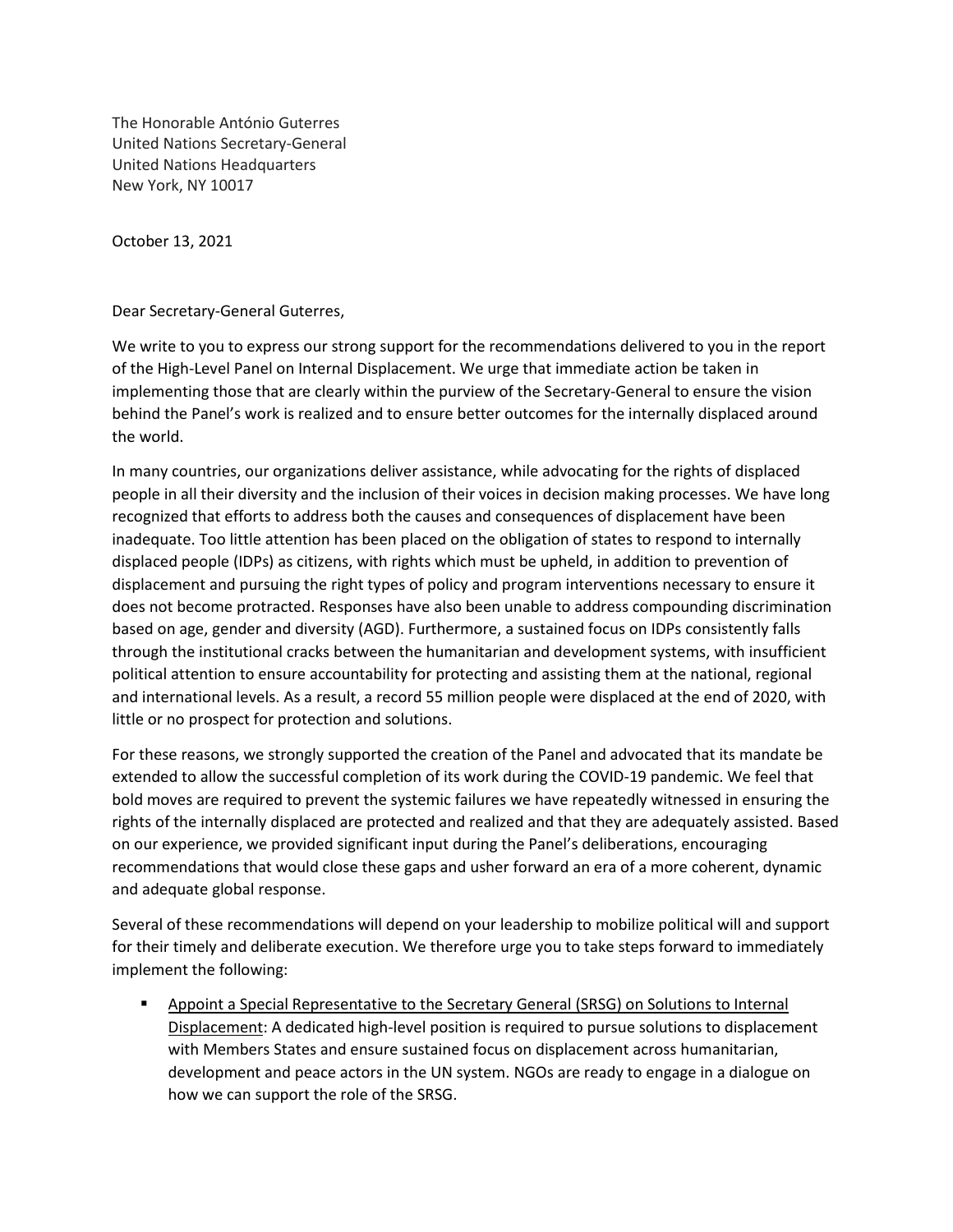- Outline the responsibility for internal displacement across the UN system: A clear message should be sent to all relevant UN agencies, setting expectations on their respective role in preventing and implementing solutions to displacement and requiring agency plans be devised toward that goal. This is particularly important in regard to development actors pursing the Sustainable Development Goals.
- **EXECT:** Set responsibility for Resident Coordinators (RC) on leadership for solutions: The newly empowered RCs should have the formal responsibility for leading UN efforts toward solutions in each affected country. This should include instituting mechanisms to coordinate actors across the humanitarian, development and peacebuilding sectors to develop solutions strategies with costed plans and ensure solutions are embedded in Sustainable Development Cooperation Frameworks.
- **•** Commission an independent review of the Humanitarian System in contexts of internal displacement: An outside assessment of the functioning of the international humanitarian system should be conducted and recommendations for an improved and more predictable response by the IASC to situations of internal displacement provided. In particular, the review should note that the response must adopt an AGD approach.
- Prioritize sustained focus on displacement and follow through on solutions: Dedicated focus over several years will be required to make sure the vision behind the Panel's report becomes a reality. This should include a suite of actions beyond those outlined above, including commissioning an annual "State of Solutions" report to ensure progress is tracked and lessons learned. A small unit within the Secretary General's office should be created to coordinate and backstop these efforts and ensure the momentum around solutions to internal displacement continues.

The work of the Panel and the recommendations presented to you represent a significant undertaking in advancing efforts to improve the global approach to prevention of and solutions to internal displacement. However, we recognize they represent the very first step toward real change to the status quo. We also recognize our collective responsibility to generate real change, but believe you are best placed to provide the initial impetus to fully implement the Panel's recommendations and maintain constructive momentum.

To ensure the Panel's efforts do not simply become a report and that the vision behind it becomes reality, NGOs stand ready to work toward the implementation of the recommendations at every level, including with IDPs themselves. This will include supporting and advocating for the engagement of other stakeholders, primarily States, and pushing the envelope on critical issues such as predictable resourcing to catalyze action on solutions. We look forward to partnering with you in taking concrete and expeditious steps forward to ensure the rights of internally displaced people are respected and that solutions are proactively and tirelessly pursued.

Thank you for your efforts on this critical issue.

Sincerely,